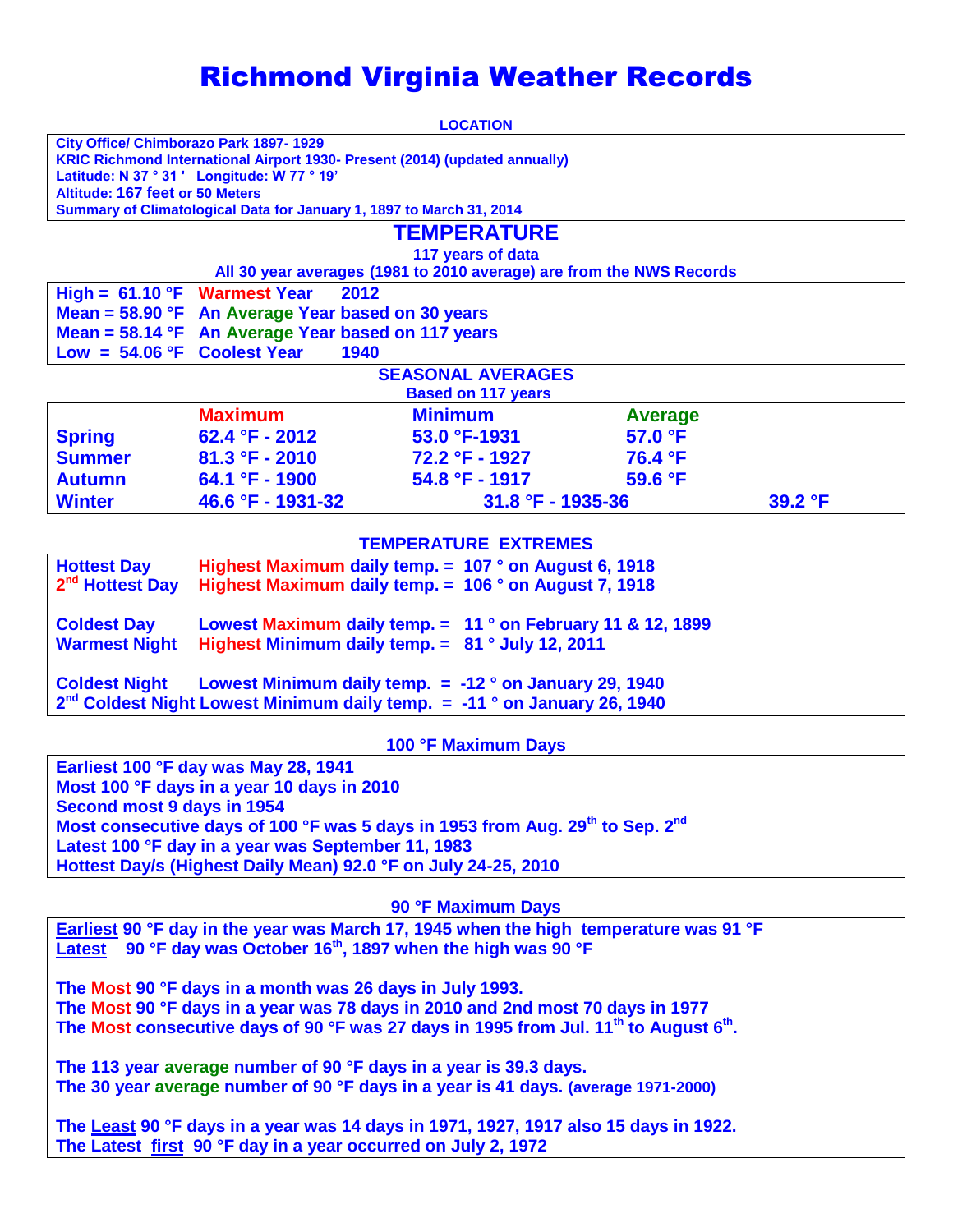#### **70 °F Maximum Days**

**The most 70 °F or above days in a winter season was 13 days in 1975-1976. The 30 year ave. number of >=70 °F days in a winter season was four. (1971 to 2000 ave.) Most consecutive days of >=70 °F days in a winter season was 6 days in 1998 from December 3rd to 8th .**

#### **70 °F Minimum Days**

**The earliest minimum temperature of 70 °F or above in the year was May 2, 2010 when the high minimum or first warm night of the year was 72 °F.**

**The latest minimum temperature of 70 °F or above in the year was November 2, 1971 when the high minimum or last warm night of the year was 70 °F.**

**First and Last Freezing Days**

**Earliest last freezing day in the spring was Mar. 11, 2012 when the temperature was 30 °F. The average last freezing day in the spring was Apr. 8th, 1946. (1971 to 2000 average) Latest last freezing day in the spring was May 11, 1966 when the temperature was 32 °F. Only 2 other nights in May with less than or equal to 32°F (May 4,1986 32°F) & (May 9, 1956 31°F)**

**Earliest first freezing day in the autumn fall was Oct. 3rd, 1974 when the temperature was 31 °F. The average last freezing day in the autumn is October 29th . (1971 to 2000 average)** Latest last freezing day in the autumn (astronomically) was Dec. 2<sup>nd</sup>, 1985 when the temperature was 30 °F. A **close second was Dec. 1, 2009 which was also 30°F** 

**Growing Season** 

**Longest growing season with temperature >32 °F was 246 days in 1946. Average growing season with temperature >32 °F is 203 days. Shortest growing season with temperature >32 °F was 173 days in 1976.**

#### **32 °F Minimum Temperature**

**The Most nights when the minimum was <= 32°F in a month was 31 days in Jan 1977 and Dec 1960. The 2nd greatest number was 30 days in Jan 1918, and Dec. of 1963 and 2000.**

**Most minimum was <= 32°F in a year was 114 days in 1941. Least minimum was <= 32°F in a year was 51 days in 1990.**

#### **0 °F Minimum Temperature**

**Earliest 0 °F or less min. in the winter was Dec. 21st, 1942 when the low temp. was -1 °F. Latest 0 °F or less min. in the winter was Feb. 28th, 1934 when the low temp. was -1 °F.**

**The Most <= 0 °F days in a winter season was 7 days in winter of 1939-1940. The Most <= 0 °F days in succession was 6 from January 25 to January 30, 1940.**

## **PRECIPITATION**

**Total for 141 years = 6084.20 inches - precipitation starting in 1872 Maximum annual = 72.02 Inches in 1889 or a departure of +29.47 inches Average annual = 42.55 Inches for a 142 year average Average annual = 43.60 Inches for a 30 year average (1981 to 2010 average) Minimum annual = 22.91 Inches in 1941 or a departure of -19.94 inches**

**Average Wettest month July = 4.81 inches 141 year average**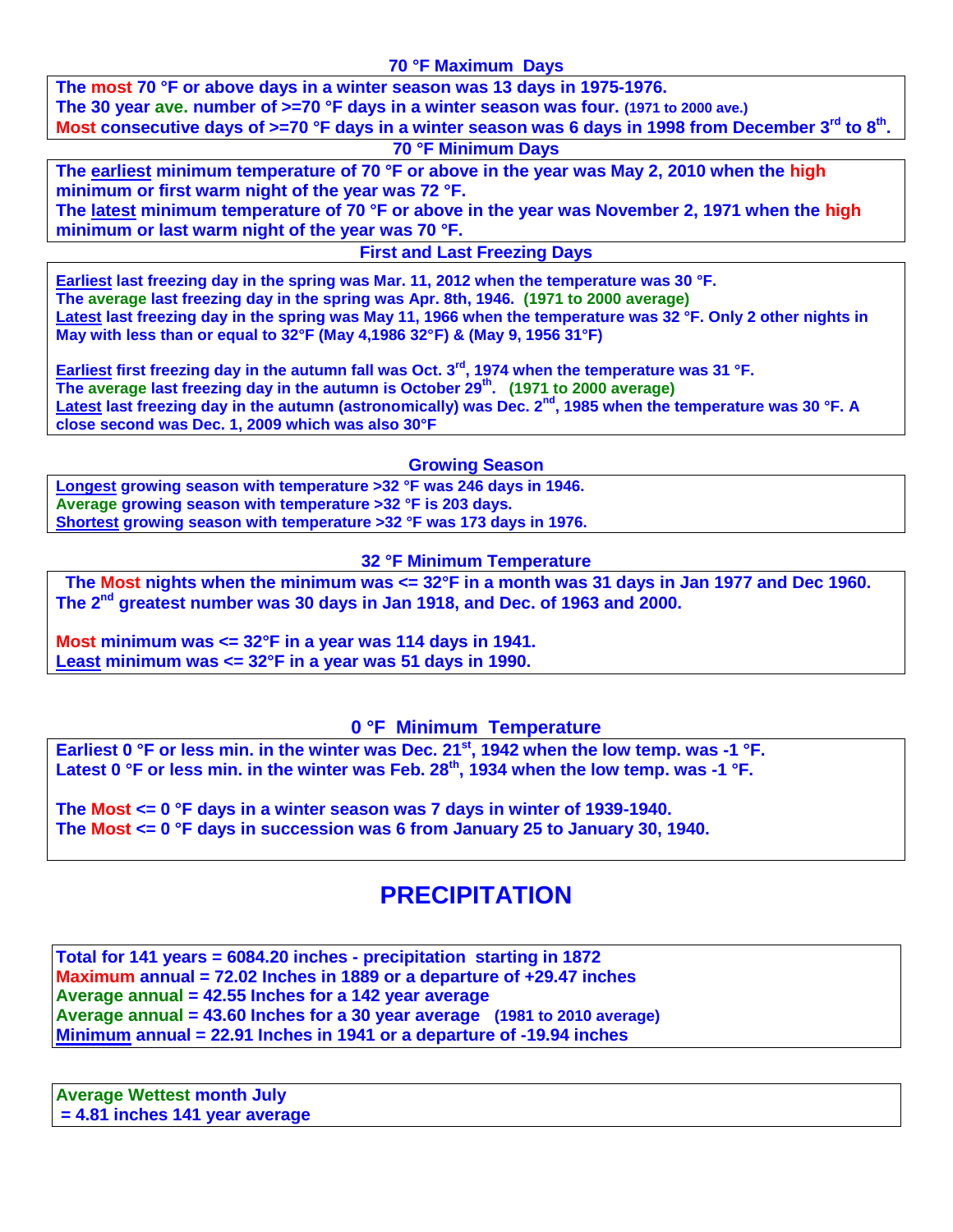**Average Wettest month August = 4.66 inches 30 year average (1981 to 2010 average)**

**Average Driest month November = 2.74 inches 141 year average**

**Average Driest month February = 2.76 inches 30 year average (1981 to 2010 average)**

**Most precipitation in a month 18.87 inches in July 1945 Most precipitation in a day was 8.79 inches in August 12, 1955. (Hurricane Connie) Least precipitation in a month 0.01 inches in Oct. 2000 Total measurable precipitation occurred on 14,925 out of 46,021 days or 32.4%. Most precipitation days with measurable precip. in a year was 151 days in 1889. Most precipitation days with measurable precip. in a month was 23 days in May of 2003. 126 year average precipitation days with measurable precip. in a year was 116.6 days. 30 year average precipitation days with measurable precip. in a year was 115 days. (1971 to 2000 average) Least precipitation days with measurable precip. in a year was 86 days in 1941 Least precipitation days with measurable precip. in a month was 1 day in October 2000.**

#### **Seasonal Averages Precipitation**

**All 126 year averages**

| <b>Spring</b>                           | <b>Summer</b>       | <b>Autumn</b>       | <b>Winter</b>             |  |
|-----------------------------------------|---------------------|---------------------|---------------------------|--|
| 10.65 inches                            | <b>13.41 inches</b> | 9.42 inches         | 9.34 inches               |  |
| 2.4 days $> = 1.00$ 3.7 days $> = 1.00$ |                     | $2.6$ days $>=1.00$ | $2.0 \text{ days} > 1.00$ |  |

#### **Snow**

|                         | <b>Total Snowfall from 1898 or 116</b> |
|-------------------------|----------------------------------------|
| $years = 1489.0$ inches |                                        |